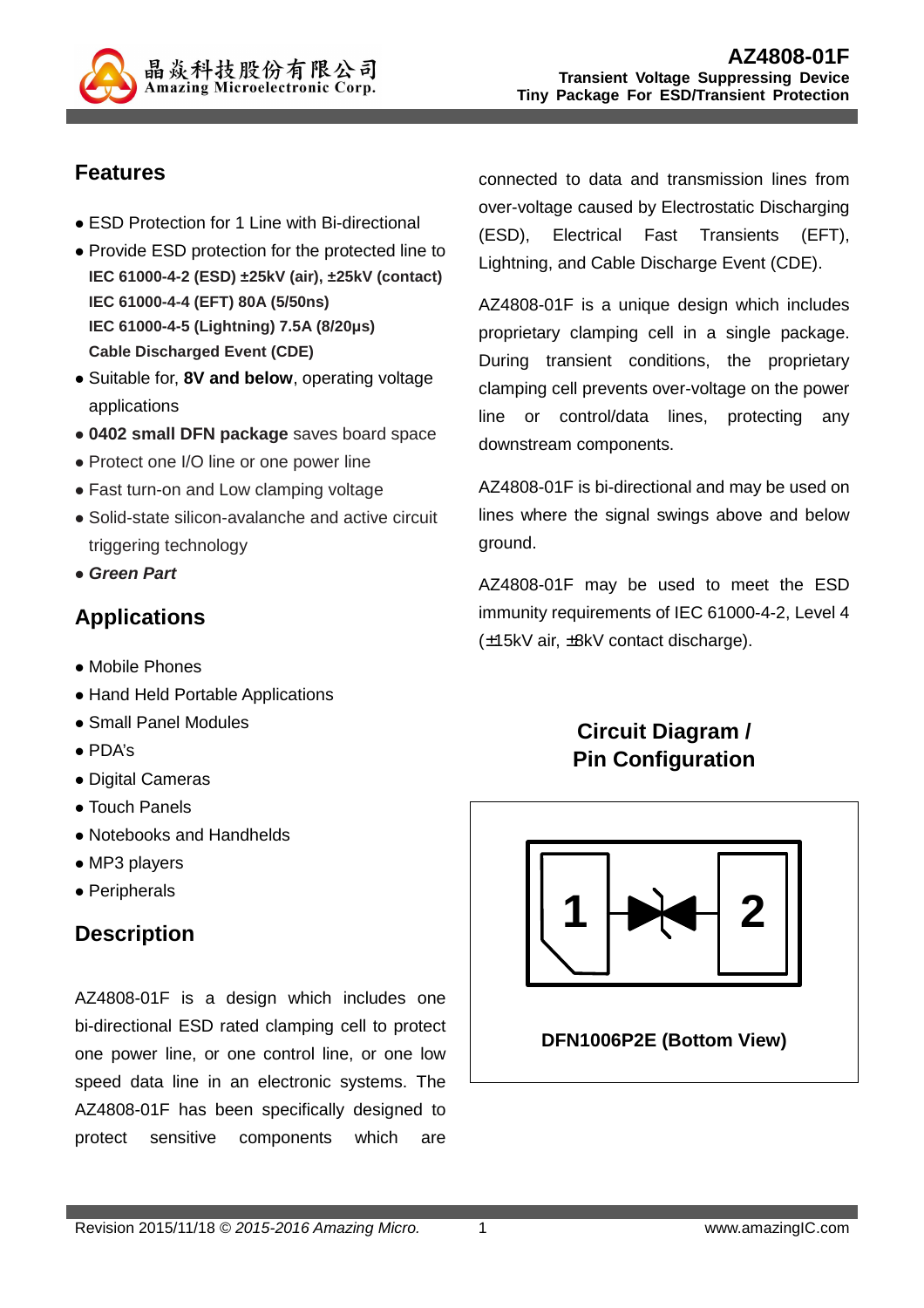

## **SPECIFICATIONS**

| <b>ABSOLUTE MAXIMUM RATINGS</b>   |                                |                 |              |  |
|-----------------------------------|--------------------------------|-----------------|--------------|--|
| <b>PARAMETER</b>                  | <b>SYMBOL</b>                  | <b>RATING</b>   | <b>UNITS</b> |  |
| Peak Pulse Current (tp=8/20µs)    | <b>I</b> <sub>PP</sub>         | 7.5             | A            |  |
| <b>Operating Supply Voltage</b>   | $V_{DC}$                       | ±8.8            | V            |  |
| ESD per IEC 61000-4-2 (Air)       |                                | ±25             | kV           |  |
| ESD per IEC 61000-4-2 (Contact)   | $V_{ESD}$                      | ±25             |              |  |
| <b>Lead Soldering Temperature</b> | ${\mathsf T}_{\text{\rm SOL}}$ | 260 (10 sec.)   | $^{\circ}C$  |  |
| <b>Operating Temperature</b>      | $T_{OP}$                       | $-55$ to $+85$  | $^{\circ}C$  |  |
| Storage Temperature               | ${\mathsf T}_{\text{STO}}$     | $-55$ to $+150$ | $^{\circ}C$  |  |

| <b>ELECTRICAL CHARACTERISTICS</b>        |                         |                                                                  |             |            |            |              |
|------------------------------------------|-------------------------|------------------------------------------------------------------|-------------|------------|------------|--------------|
| <b>PARAMETER</b>                         | <b>SYMBOL</b>           | <b>CONDITIONS</b>                                                | <b>MINI</b> | <b>TYP</b> | <b>MAX</b> | <b>UNITS</b> |
| Reverse Stand-Off<br>Voltage             | <b>V<sub>RWM</sub></b>  | $T=25$ °C                                                        | -8          |            | 8          | V            |
| Reverse Leakage<br>Current               | $I_{\text{Leak}}$       | $V_{RWM} = \pm 8V$ , T=25 °C.                                    |             |            | 100        | nA           |
| Reverse Breakdown<br>Voltage             | $V_{BV}$                | $I_{BV} = \pm 1 \text{mA}$ , T=25 °C.                            | 9           |            | 13         | $\vee$       |
| <b>Surge Clamping</b><br>Voltage         | $\rm V_{\rm surge\_CL}$ | $I_{\text{pp}} = \pm 5A$ , tp=8/20 $\mu$ s, T=25 °C.             |             | 11         |            | $\vee$       |
| <b>ESD Clamping</b><br>Voltage (Note 1)  | $V_{\text{clamp}}$      | IEC 61000-4-2 +8kV ( $I_{TLP}$ =<br>16A), Contact mode, T=25 °C. |             | 11.5       |            | $\vee$       |
| <b>ESD Dynamic Turn-on</b><br>Resistance | $R_{\text{dynamic}}$    | IEC 61000-4-2 0~+8kV,<br>Contact mode, T=25 °C.                  |             | 0.1        |            | $\Omega$     |
| <b>Input Capacitance</b>                 | $C_{IN}$                | $V_R = 0V$ , f = 1MHz, T=25 °C.                                  |             | 10         | 15         | pF           |

Note 1: ESD Clamping Voltage was measured by Transmission Line Pulsing (TLP) System.

TLP conditions:  $Z_0 = 50\Omega$ ,  $t_p = 100$ ns,  $t_r = 1$ ns.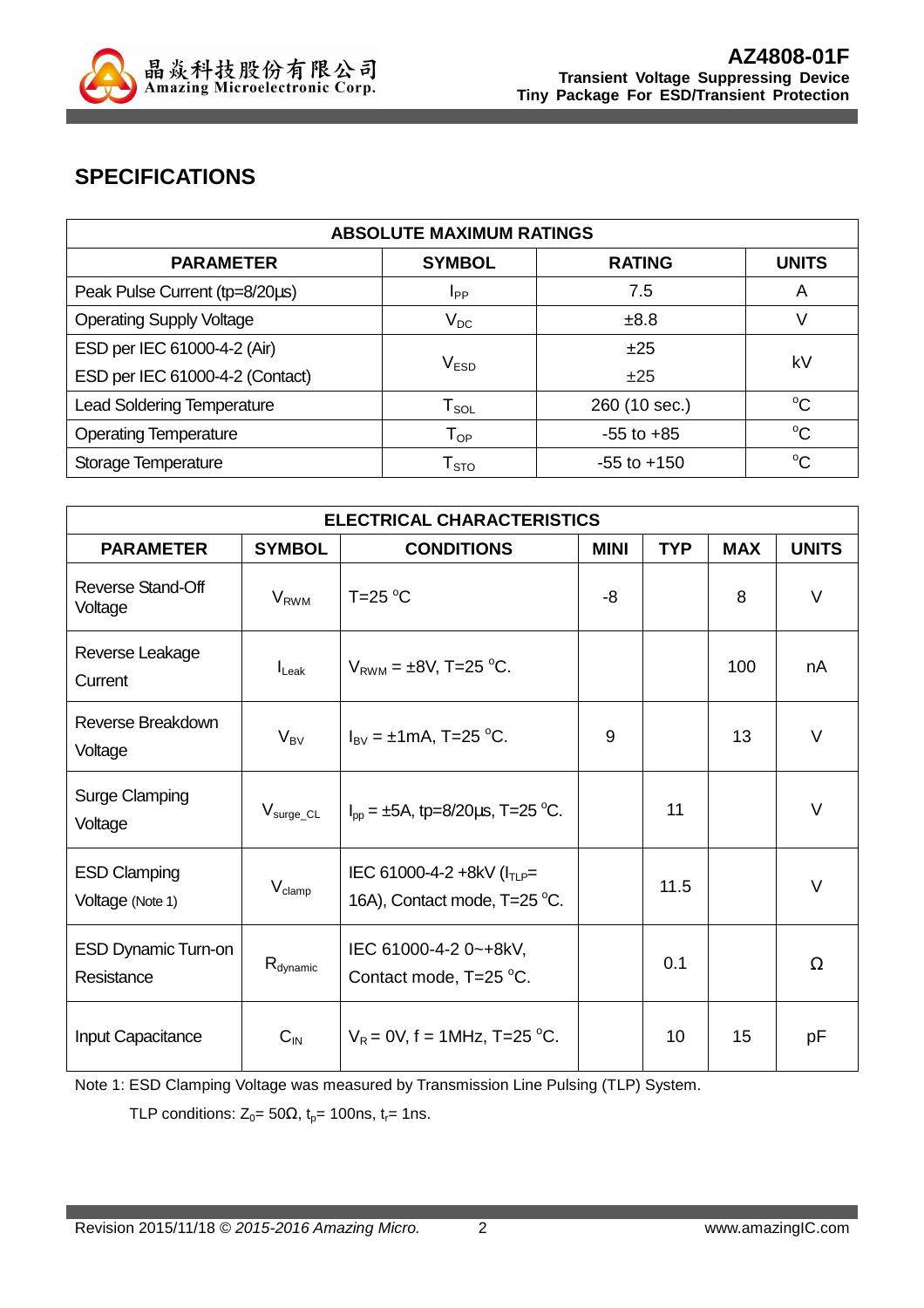

## **Typical Characteristics**





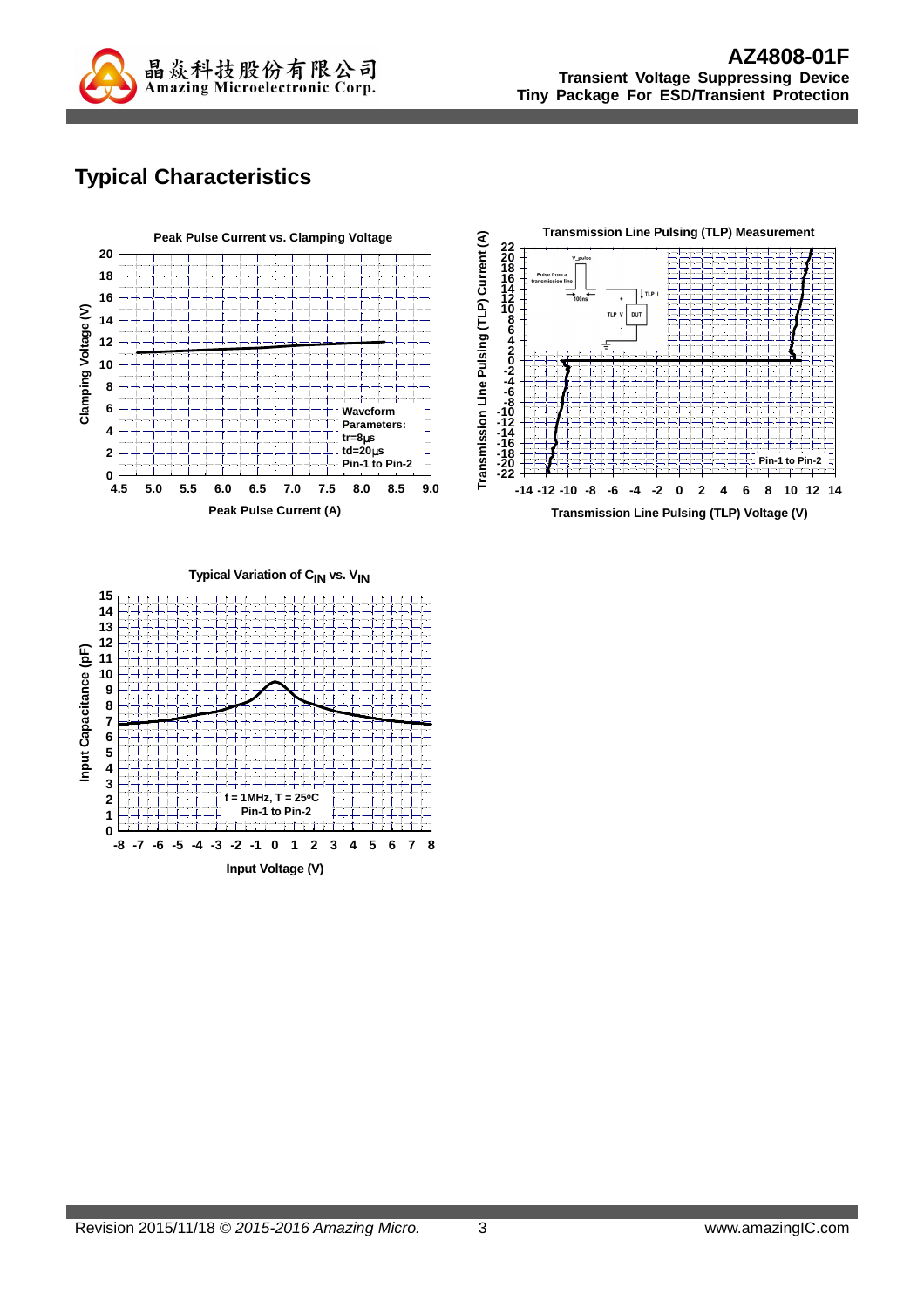

#### **Applications Information**

The AZ4808-01F is designed to protect one line against System ESD/EFT/Lightning pulses by clamping it to an acceptable reference. It provides bi-directional protection.

The usage of the AZ4808-01F is shown in Fig. 1. Protected line, such as data line, control line, or power line, is connected at pin 1. The pin 2 is connected to a ground plane on the board. In order to minimize parasitic inductance in the board traces, all path lengths connected to the pins of AZ4808-01F should be kept as short as possible.

In order to obtain enough suppression of ESD induced transient, good circuit board is critical. Thus, the following guidelines are recommended:

- Minimize the path length between the protected lines and the AZ4808-01F.
- Place the AZ4808-01F near the input terminals or connectors to restrict transient coupling.
- The ESD current return path to ground should be kept as short as possible.
- Use ground planes whenever possible.
- NEVER route critical signals near board edges and near the lines which the ESD transient easily injects to.

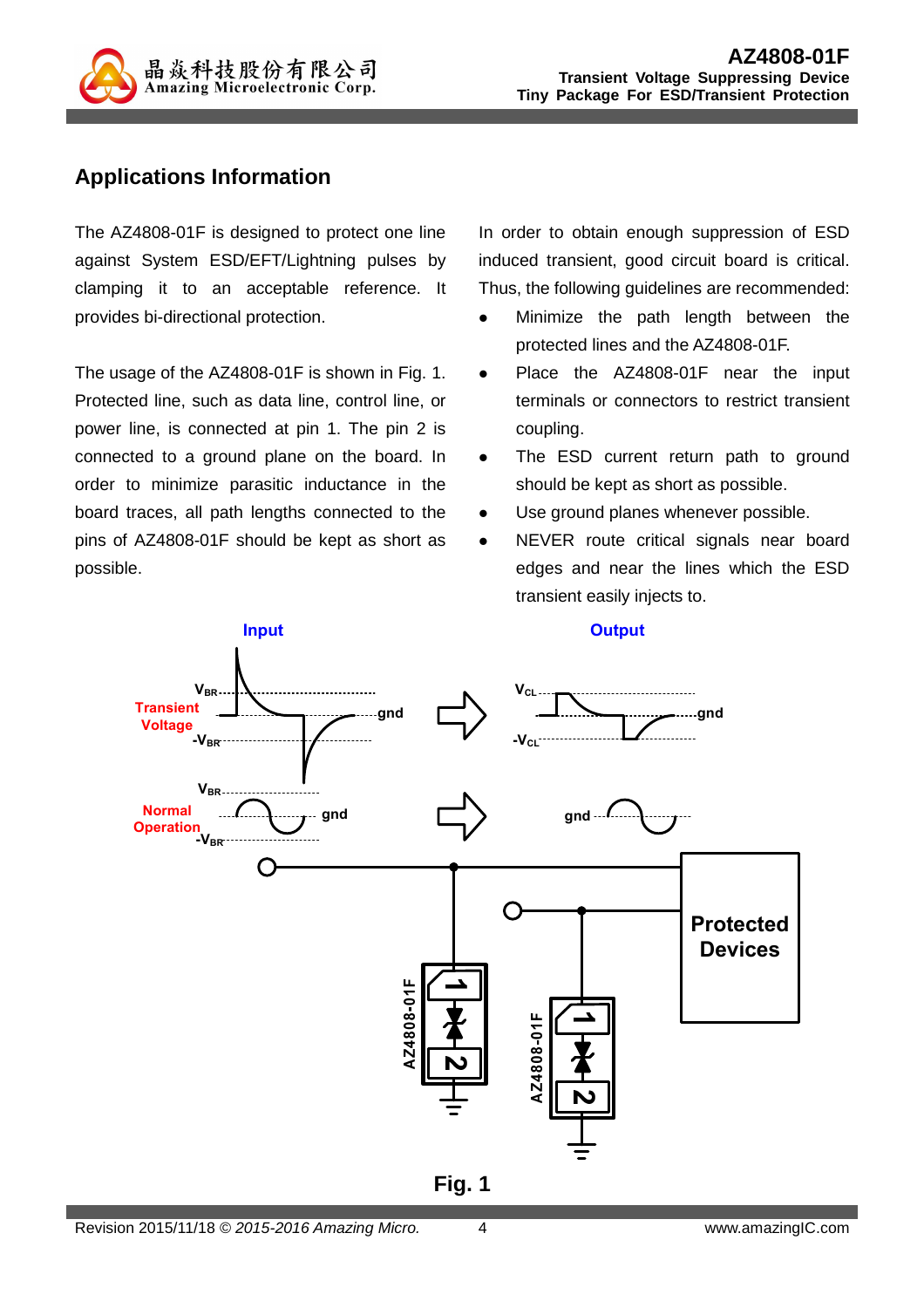

Fig. 2 shows another simplified example of using AZ4808-01F to protect the control line, low speed

data line, and power line from ESD transient stress.



**Fig. 2**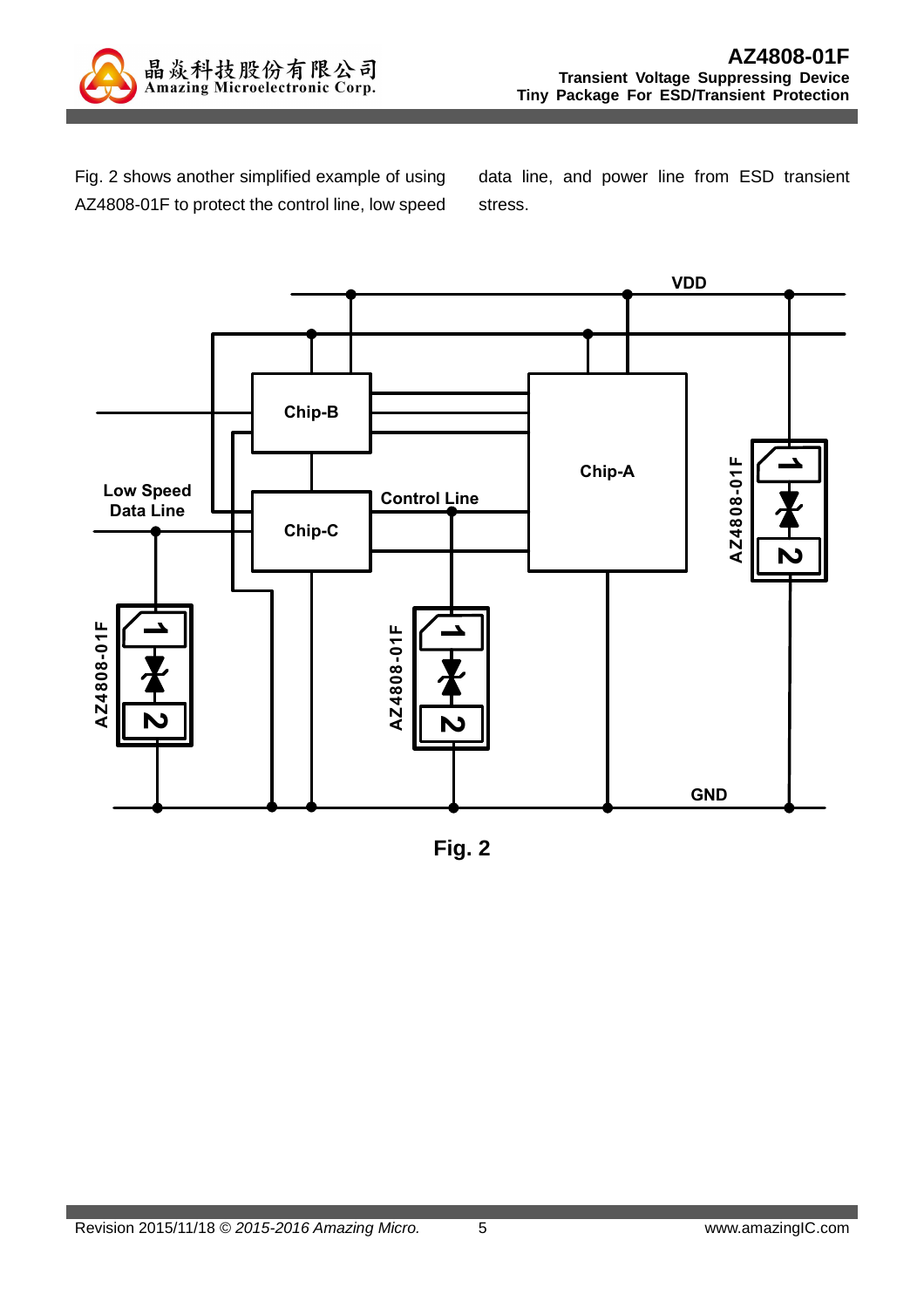

#### **Mechanical Details**





| <b>Symbol</b> |      | <b>Millimeters</b> | <b>Inches</b> |       |  |
|---------------|------|--------------------|---------------|-------|--|
|               | min  | max                | min           | max   |  |
| A             | 0.95 | 1.05               | 0.037         | 0.041 |  |
| в             | 0.55 | 0.65               | 0.022         | 0.026 |  |
| C             | 0.45 | 0.60               | 0.018         | 0.024 |  |
| D             | 0.45 |                    |               | 0.018 |  |
| Е             | 0.20 | 0.30               | 0.008         | 0.012 |  |
| F             | 0.45 | 0.55               | 0.018         | 0.022 |  |



#### **(Unit: mm)**

Notes: This LAND LAYOUT is for reference purposes only. Please consult your manufacturing partners to ensure your company's PCB design guidelines are met.

### **MARKING CODE**



**Top View** 

| <b>Part Number</b>         | <b>Marking Code</b> |
|----------------------------|---------------------|
| AZ4808-01F<br>(Green part) | x                   |

Note. Green means Pb-free, RoHS, and Halogen free compliant.